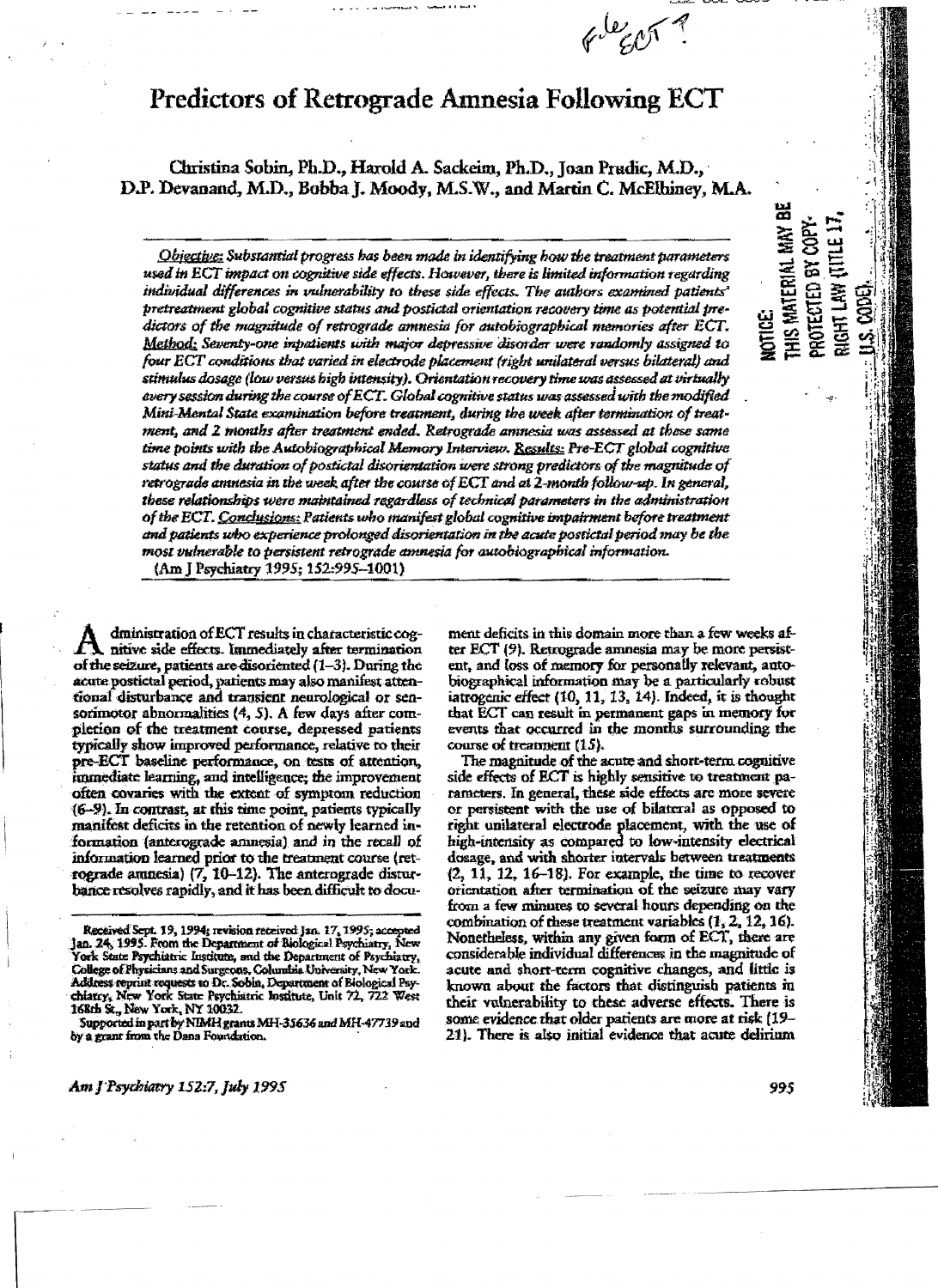during ECT is particularly likely in patients with lesions in the basal ganglia (22).

The major aim of this study was to test two possible predictors of short- and long-term retrograde amnesia. We hypothesized that impaired cognitive status prior to ECT is linked to greater vulnerability to persistent amnestic side effects. Surprisingly, despite considerable speculation, the issue of whether preexisting cognitive impairment constitutes a risk factor has not been addressed empirically (23). We also hypothesized that the duration of disorientation during the acute postictal period predicts the magnitude of retrograde amnesia for autobiographical memories. This hypothesis was based on the view that acute disorientation for person, place, and time may itself be a gross and rapidly shrinking form of retrograde amnesia (3, 24). The discovery of predictors of persistent retrograde amnesia could be of clinical value in identifying the patients who are most vulnerable to adverse cognitive side effects and require particularly careful adjustment of treatment parameters. From a theoretical perspective, identifying behavioral predictors of persistent retrograde amnesia might also provide useful leads regarding the mechanisms that underlie memory impairment following ECT.

#### **METHOD**

The patients included in this study were referred consecutively by community physicians to a research protocol examining the affective and cognitive consequences of ECT (12). The study group consisted of 71 patients, 30 (42%) male and 41 (58%) female, who met the Research Diagnostic Criteria (25) for major depressive disorder, endogmous subtype, and who had pretreatment scores of 18 or higher on the 24-item Hamilton Depression Rating Scale. Patients with a history of schizophrenia, schizoaffective disorder, other functional psychosas, rapid-cycling bipolar disorder, organic mental syndrome, neurological disorder or insult, alcohol or drug abuse within the past year, ECT within the past 6 months, or severe medical illness were excluded. Informed consent was obtained from all study patients after the procedures had been fully explained. Other than lorazepam (up to 3 mg/day p.r.n.), patients were free of psychotropic medications at least 5 days prior to neuropsychological assessment or ECT;<br>the mean pre-ECT washout period was 16.6 days (SD=7.9; 30-day upper limit).

#### ECT

ECT was administered three times per week with a customized brief-palse, consumt-current device (MECTA SR-1). Patients were randomly assigned to four treatment groups (12), either the standard bifrontotemporal (bilateral) or the d'Elia (right unilateral) electrode placement was used, and electrical dosage was either low or high. Seizure threshold was quantified at the first treatment with the use of the empirical fitration procedure (26). In the low dosage groups, electrical intensity was kept just above each patient's seizure threshold throughout the treatment course. Patients randomly assigned to the high dosage groups received electrical intensities that were 2.5 times their initial seizure chreshold (in units of charge). For all patients, seizure threshold was redetermined at the last treatment. Anesthetic medications included atropine (0.40 mg i.v.), metholicstral sodium (0.75 mg/kg), and succinylcholine (0.50 mg/kg), and patients were given oxygen (100% O<sub>2</sub>, positive pressure) until the resumption of spontaneous respiration. Physiological monitoring<br>included pulse oximetry, ECG, and two channels of EEG. The durations of motor and EEG scizure manifestations were assessed, and conservative criteria were used to guarantee adequate seizure duration at each treatment (12).

The namber of treatments administered was determined by a clinical evaluation team blind to treatment assignment. A minimum of 10 treatments was required before a patient was classified as a nonresponder. This criterion was reduced to eight treatments in cases of clinical urgency. No minimum or maximum number of treatments was imposed on patients who showed clinical benefit. Nonresponders to the double-blind, randomized treatment conditions were offered a second, open course of ECT. This course used high-dose (2.5 times threshold) bilateral treatment. Other than forazepam, patients were free of psychotropic medications until 1 week after the termination of all ECT. Following this, patients received uncontrolled continuation pharmacotherapy.

#### Neuropsychological Assessment

The technicians who administered the neuropsychological procedures were blind to treatment assignment. Global cognitive status was assessed with the modified Mini-Mental State examination (27, 28) before meannent, during the week following the end of the randomized phase, and 8 weeks after the completion of all ECT. This rest, with a maximum score of 57 (normal range-52-57), contains<br>the original Mini-Mental State items (29) as well as additional items assessing confrontation numing and digit span. The reliability and<br>validity of the modified Mini-Mental State examination, as well as its strong relation to the original version, have been established (28, 30). Change in modified Mini-Mental State scores was quantified as a percentage relative to baseline (1-posttreatment score/prerreatment score x100). Alternative versions of the modified Mini-Mental State examination were used at each testing occasion, with different versions for five items (word registration, attention, calculation, addition, and digit span). Valid modified Mini-Mental State data were available for 67 of the 71 patients at the baseline and short-term time points and for 44 of 45 patients at 2-month follow-up. At baseline, the average pretreatment modified Mini-Mental State score was 48.85 (SD-6.61, range=27-57), indicating mild to moderate cognitive impairment.

During the randomized phase, posticral orientation recovery was assessed at virtually every ECT session (2, 31). Following the resumption of spontaneous respiration, a technician requested that the patient open his or her eyes. When this was done, continuous assessment of orientation recovery ensued. The patient was asked to state his or her name, where he or she was (New York State Psychiatric Institute or Columbia-Presbyterian Medical Center), age, date of birth, and the day of the week. These requests continued until correct responses were given or for up to 90 minutes. The criterion for oxientation recovery was correct responses to four of the five questions. Any patient who failed to meet this criterion within 50 minutes was given a score of 100 minutes. This ceiling value was given to four patients on a total of 11 occasions. Postictal orientation was not assessed if psychotropic medication was administered during the postictal period to control emergent delicion or for any other reason [2.1% of 675 sessions].<br>The orientation measure used here was the mean time to recovery across treatment sessions, dropping the first and last sessions, in which all patients received low-dose treatment. All statistical analyses were performed on log-transformed scores.

Retrograde annesia for personal information was assessed with the Autobiographical Memory Interview (12), an expanded adaptation of the Personal Memory Questionnaire developed by Weiner et al. (11). It is a structured interview involving 281 inquiries about recent and remote personal memories. It focuses on illnesses, employment history, places of residence, travel and entertainment activities, emotionally significant events, and everyday events in the lives of patients, their families, and their friends. Of these inquiries, 185 items require a descriptive response (providing a name, location, or description of an event). Responses to these items were used to derive retrograde amnesia scores. At retest, patients were administered only those frems for which they had given a definite answer at the pretreatment  $\epsilon$ sment. At baseline, patients averaged 115.6 (SD=25.8) responses to the 185 inquiries. For short-term testing, annesia was quantified as the ratio of the number of items in which the 1-week post-ECT

Am J Psychiatry 152:7, July 1995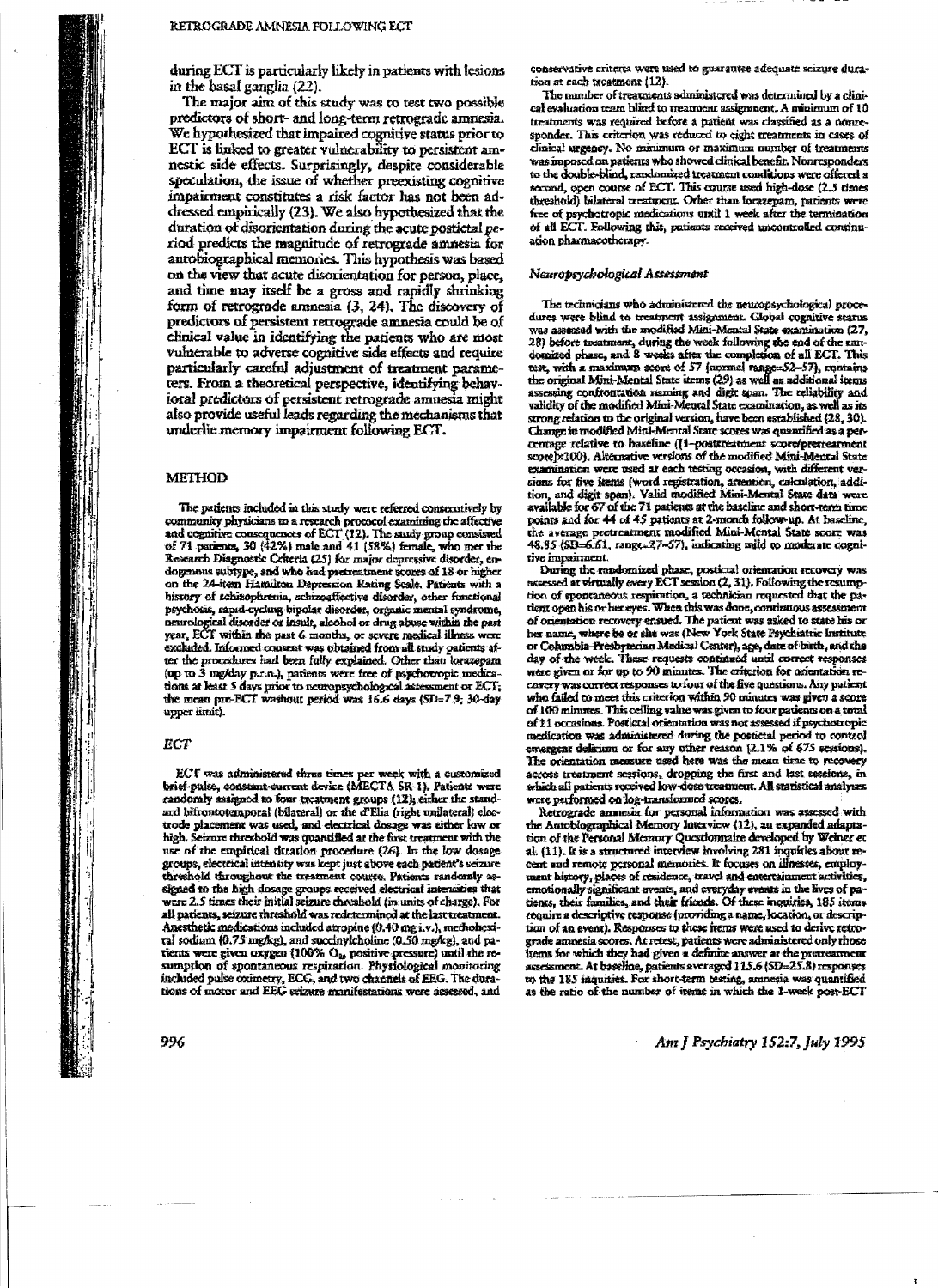response was consistent with baseline response relative to the total number of factual responses produced at baseline (1-posttreatment consistency score/pretreatment total items]×100). For long-term testing, patients were credited with consistency if the response at 2mouth follow-up matched either the baseline or the 1-week post-ECT (short-term) response. Statistical analyses were conducted after arc sine transformation of these annexia ratio scores. Seventy-one patients completed the Antobiographical Memory Interview before treatment and during the week following the randomized phase; 45 patients completed the Autobiographical Memory Interview at all three time points. Seventeen of these patients had received a second, crossover course of ECT following the randomized phase.

#### **Statistical Analyses**

The comparability of treatment groups in baseline characteristics and treatment parameters was tested with analyses of variance (ANOVA) (electrode placement by dosage condition) on continuous measures and log-linear analyses on dichotomous variables. We next examined the effects of the treatment conditions on the cognitive measures. An analysis of covariance (ANCOVA) was performed on the orientation recovery times, with electrode placement and dosage condition as between subject factors and age as a covariate. Similar ANCOVAs were conducted on the short-term (1 week post-ECT) change in modified Mini-Mental State and retrograde amnesia measures. Post hoc comparisons of group differences contributing to significant interaction effects were based on r rests conducted on least squares adjusted means. For the subgroup studied at 2-month followup, repeated measures ANOVAs were conducted on the change in modified Mini-Mental State and retrograde amnesia scores to examine changes over time and the effects of treatment conditions. The dependent measures were the cognitive scores at the short-term and long-term time points; the between-subject factors were electrode placement during the randomized phase and having received one course of ECT (randomized phase) or two courses (randomized and crossover phases).

The associations between baseline modified Mini-Mental State stores, orientation recovery, and short-term retrograde amnesia scores were tested with Pearson product-moment correlations. At the short-texm time point, a simultaneous regression analysis was also conducted to predict the retrograde amnesia scores on the basis of baseline modified Mini-Mental State scores, orientation recovery time, age, dosage condition (low versus high), absolute electrical dosage (log-transformed charge), average EEG seizure duration (logtransformed), and number of ECTs. Since electrode placement exerted marked effects on the short-term retrograde annesia scores, this regression analysis was also conducted separately for patients treated with right unilateral and hilateral ECT. Similar correlational and regression analyses were performed to determine whether baseline modified Mini-Mental State scores or postictal orientation recovery predicted the magnitude of retrograde amnesia at the 2-month follow-up. All tests of significance were two-tailed.

## **RESULTS**

Table 1 presents demographic and clinical characteristics and treatment variables for the group of 71 depressed inpatients. The ANOVAs and log-linear analyses indicated that there were no significant differences among the treatment groups.

## Effects of Treatment Condition on Cognitive Measures

The ANCOVA on orientation recovery time yielded a main effect of electrode placement ( $F=80.69$ , df=1, 66, p<0.001), a main effect of stimulus intensity  $(F =$ 5.37,  $df=1$ , 66, p=0.02), and a significant interaction between the two ( $F=5.32$ , df=1, 66, p=0.02). As shown jl.

ŧ,

The company of the company of the company of the company of the company of the company of the company of the company of the company of the company of the company of the company of the company of the company of the company

1980年12月12日,1982年12月12日,1992年12月12日,1992年12月12日,1992年12月,1992年12月,1992年12月,1992年12月,1992年12月,1992年12

TABLE 1. Demographic and Clinical Characteristics of 71 Inpatients With Major Depressive Disorder Who Received ECT

| Variable                                                     | Value  |        |  |
|--------------------------------------------------------------|--------|--------|--|
| Ō.                                                           | Mean   | SD     |  |
| Demographic                                                  |        |        |  |
| Age (years)                                                  | 53.56  | 14.07  |  |
| Education (years)                                            | 13.35  | 3.18   |  |
| Sociocconomic status                                         | 2.39   | 1.12   |  |
| Verbal K)                                                    | 103.63 | 16.22  |  |
|                                                              | N      | ч.     |  |
| Clinical                                                     |        |        |  |
| Psychotic depression                                         | 32     | 45.07  |  |
| Bipolar depression                                           | 24     | 33.80  |  |
| History of previous ECT                                      | 28     | 39.44  |  |
|                                                              | Mem    | SD     |  |
| Duration of current episode (weeks) <sup>2</sup>             | 44.03  | 33.37  |  |
| Number of previous affective episodes <sup>b</sup>           | 3.59   | 3.32   |  |
| Number of previous psychiatric hospitalizations <sup>b</sup> | 2.24   | 2.91   |  |
| Age at onset of affective illness (years)                    | 36.63  | 17.14  |  |
| Pretreatment Hamilton depression scale score                 | 32.96  | E.14   |  |
| ECT (randomized phase)                                       |        |        |  |
| Number of treatments                                         | 9.51   | 2.41   |  |
| Electrical charge per session (mC) <sup>e</sup>              | 206.65 | 154.11 |  |
| Methonexital dose per session (mg) <sup>e</sup>              | 56.47  | 15.16  |  |
| Succinykholine dose per session (mg) <sup>e</sup>            | 40.49  | 14.44  |  |
| Motor science duration per session (seconds)*                | 45.93  | 12.62  |  |
| EEG seizure duration per session (seconds) <sup>c</sup>      | 58.90  | 16.29  |  |

Maximum of 104 weeks connted.

<sup>b</sup>Maximum of 10 episodes or hospitalizations counted.

"Average for sessions in which postictal orientation testing was conducted.

in table 2, the two bilateral ECT groups had equivalent recovery times, while all other comparisons among the treatment groups showed significant differences (all p values <0.002). The ANCOVA on modified Mini-Mental State scores yielded only a main effect of cloctrode placement (F=10.42, df=1, 62, p=0.002). Patients treated with right unilateral ECT had unchanged modified Mini-Mental State scores following ECT (paired t=0.12, df=28, n.s.), while patients treated with bilateral ECT had reduced scores (paired t=4.89, df=37, p< 0.001). Sunilarly, the ANCOVA on the short-term retrograde amnesia scores yielded a main effect only for electrode placement (F=21.43, df=1, 66, p<0.001). Retrograde amnesia was greater with bilateral than right unilateral ECT (table 2).

The repeated measures ANOVA conducted on the short-term and follow-up modified Mini-Mental State scores yielded a main effect of electrode placement during the randomized phase (F=6.52, df=1, 40, p=0.01), a main effect of time point (F=17.78, df=1, 40, p<0.001), and an almost significant interaction between these factors (F=3.65, df=1, 40, p=0.06). At 2-month follow-up, there was no impact on modified Mini-Mental State scores of having received a crossover course of highdose bilateral ECT. The study group showed significant improvement in modified Mini-Mental State scores at 2-month follow-up relative to both the week following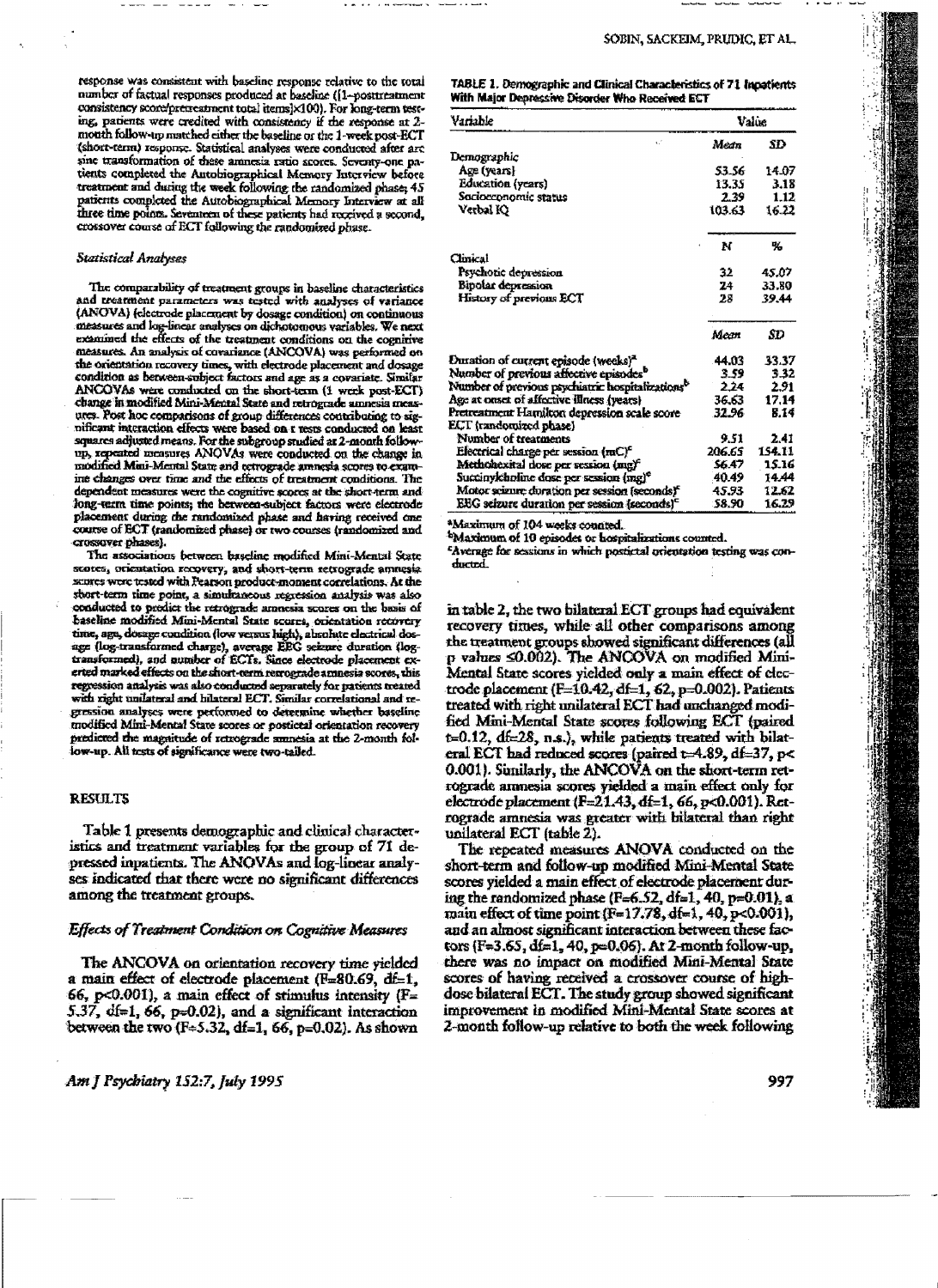#### RETROGRADE AMNESIA FOLLOWING ECT

| A3<br>Variable                                                              | Low-Dose<br>Right<br>Unilateral ECT |            | High-Dose<br>Right<br>Unilateral ECT |              | Low-Dosc<br><b>Edatoral ECT</b> |              | High-Dose<br>Bilateral ECT |              |
|-----------------------------------------------------------------------------|-------------------------------------|------------|--------------------------------------|--------------|---------------------------------|--------------|----------------------------|--------------|
|                                                                             | Mean                                | ŚD         | Mean                                 | SD           | Mean                            | SD           | Mean                       | SD           |
| Orientation recovery (minutes)<br>Percent change in Mini-Mental State score | 11.1<br>$-1.9$                      | 7.9<br>6.7 | 19.2<br>1.6                          | 10.S<br>10.8 | 40.0<br>8.6                     | 22.7<br>13.0 | 37.2<br>9.7                | 13.5<br>12.9 |
| Retrograde amnesia (% of items inconsistent with baseline)                  | 29.B                                | 10.8       | 26.S                                 | 12.8         | 47.0                            | 11.7         | 38.5                       | 15.7         |

TABLE 2. Performance of Four Groups of Inpetients With Major Depressive Disorder on Orientation and Short-Term Cognitive Tests After **Receiving FCT** 

FIGURE 1. Relation Between Pretreatment Modified Mini-Mental State Scores and Retrograde Amnesia for Autobiographical Memories During the Week After a Course of ECT (N=67)



ECT (paired t=5.51, df=43, p<0.001) and the pre-ECT baseline (paired t=3.91, df=50, p<0.001). At 2-month follow-up, the improvement in scores among patients originally treated with bilateral ECT (mean=-4.58%, SD=7.39%) was comparable to that of patients treated with right unilateral ECT (mean= $-3.67\%$ , SD= $6.85\%$ )  $(t=0.42, df=42, n.s.)$ . In contrast, during the week following ECT, bilateral ECT had produced a clear-cut deficit in scores (mean=10.07%, SD=10.81%) relative to right unilateral ECT (mean=1.24%, SD=5.83%)  $(t=3.22, df=42, p<0.005).$ 

In the repeated measures ANOVA conducted on the short-term and follow-up retrograde amnesia scores, there were main effects of electrode placement  $(F = 7.58$ , df=1, 41, p<0.01) and time point (F=7.39, df=1, 41, p< 0.01), as well as a significant interaction between crossover status and time point (F=4.70, df=1, 41,  $p$ < 0.05). Patients originally randomly assigned to bilateral ECT had greater retrograde amnesia across the time points. Patients who received one course of ECT showed marked improvement in follow-up amnesia scores compared to short-term amnesia scores (paired t=4.03, df= 27, p<0.001), while patients who received crossover treatment were unchanged (paired  $t=0.14$ ,  $df=16$ , n.s.). These analyses indicated that the magnitude of retrograde amnesia at 2-month follow-up was influenced by whether or not patients had received crossover treatment with high-dose bilateral ECT. Therefore, subsequent analyses of 2-month follow-up data included only the 28 patients who received one course of ECT.

## Prediction of Retrograde Amnesia

Short term. Across the study group, patients with lower baseline modified Mini-Mental State scores had greater retrograde amnesia 1 week after the course of ECT (r=-0.41, df=65, p<0.001) (figure 1). More prolonged acute disorientation was also associated with greater retrograde amnesia ( $r=0.57$ , df=69,  $p<0.001$ ) (figure 2). A multiple regression analysis was conducted to predict the short-term retrograde annesia scores on the basis of pre-ECT modified Mini-Mental State scores and postictal orientation recovery time, controlling for age, dosage condition, absolute electrical dosage, scizure duration, and the total number of treatments administered. Both baseline modified Mini-Mental State scores ( $t = 2.86$ ,  $df = 59$ ,  $p < 0.01$ ) and orientation time  $(t=5.51, df=59, p<0.001)$  were significant predictors.

These results could have been an artifact of the marked differences among the treatment groups in orientation recovery time and retrograde amnesia (table 2). Therefore, the regression analysis was repeated, separately for patients treated with right unilateral ECT and those treated with bilateral ECT. For right unilateral ECT, the magnitude of short-term retrograde amnesia was related to orientation recovery  $(t=3.28, df=21, p<0.005)$ , but not to baseline modified Mini-Mental State scores  $(t=0.31, d=21, n.s.).$  For bilateral ECT, both baseline modified Mini-Mental State scores ( $t=-1.79$ ,  $dt=30$ ,  $p=0.08$ ) and orientation recovery time  $(t=2.79, df=30, p<0.01)$  showed predictive relationships.

Long term. Among the 28 patients who received only one course of ECT, poorer global cognitive status at baseline was associated with greater retrograde amnesia 2 months after ECT ( $r = 0.46$ , df=26, p=0.01). Longer duration of acute disorientation was also associated with greater persistent retrograde amnesia  $\{r =$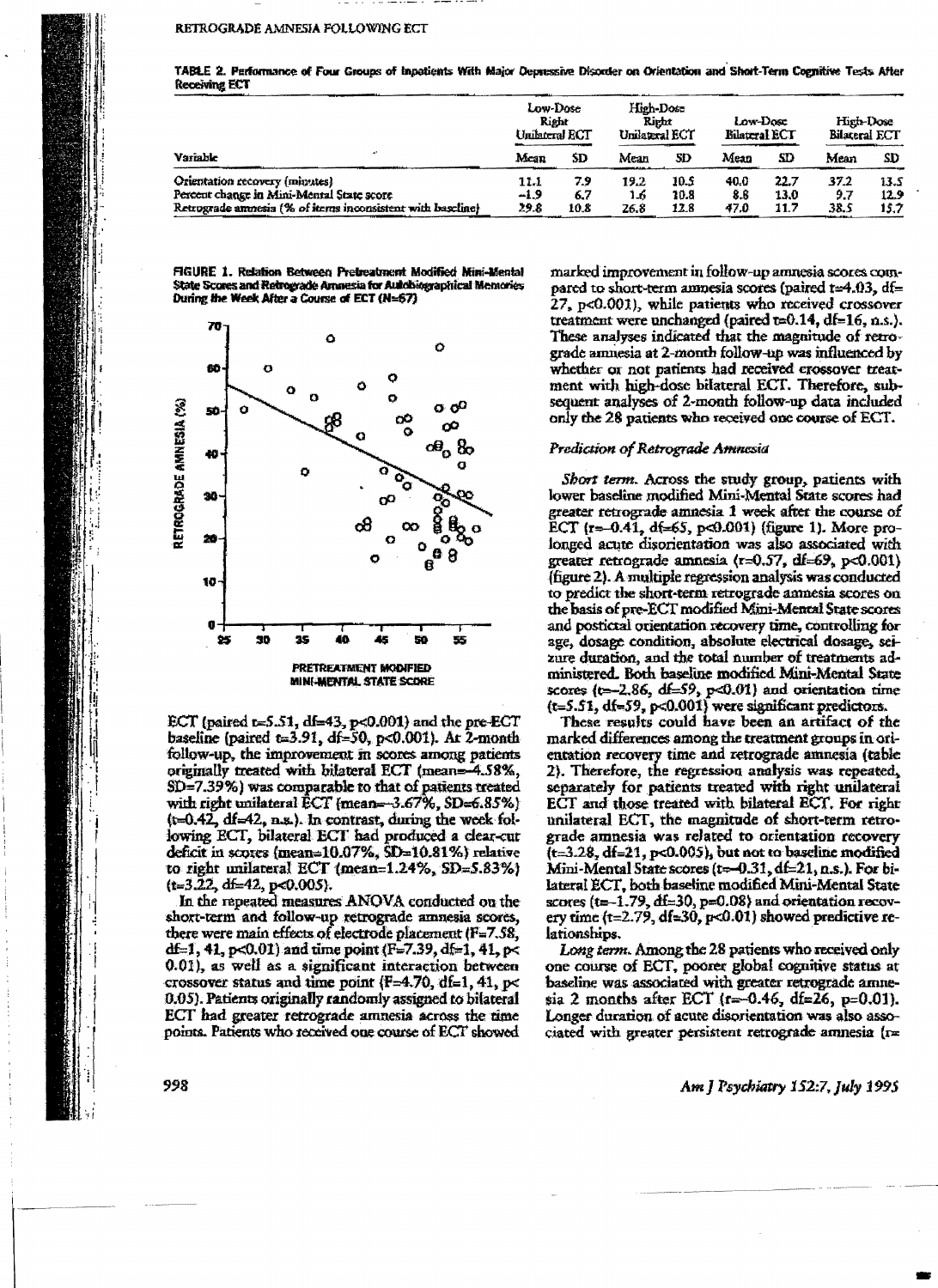0.47,  $df = 26$ ,  $p = 0.01$ ). For the 19 patients who received bilateral ECT during the randomized course, these correlations were  $r = -0.45$ , di=17, p=0.05, and r=0.50,  $df=17$ , p<0.05, respectively. Across the 28 patients, a multiple regression analysis indicated that when considered together, both the baseline modified Mini-Mental State scores ( $t=-1.80$ ,  $df=25$ ,  $p=0.08$ ) and orientation recovery time  $(t=1.85, df=2.5, p=0.08)$  tended to predict long-term retrograde amnesia.

## Specificity of the Predictive Relationships

The findings indicated that baseline global cognitive status and postictal orientation recovery each predicted the magnitude of retrograde amnesia for autobiographical information at both the short-term and long-term time points. Given these results, it was important to determine whether these predictive relationships were specific to the measure of retrograde amnesia or pertained more generally to global changes in cognitive status.

Across the study group, there was no association between baseline modified Mini-Mental State scores and the change in these scores during the week following ECT  $(r = 0.21, df = 65, n.s.)$ . This correlation was not significant within the subgroups treated with right unilateral and bilateral ECT. In contrast, patients who had longer periods of postictal disorientation had greater decrements in modified Mini-Mental State scores (r= 0.55, df=65, p<0.001). This association was significant among patients treated with either right unilateral ECT or bilateral ECT. Greater retrograde amnesia during the week following ECT was also associated with a greater drop in modified Mini-Mental State scores (r=  $0.43$ ,  $dt = 65$ , p<0.001). This association was also significant for each electrode placement.

In contrast to the findings for the week following ECT, there was an association between baseline modified Mini-Mental State scores and the change in these scores at 2-month follow-up  $(r=0.71, df=26, pc0.001)$ . Patients with greater global cognitive impairment at baseline showed the greatest improvement in modified Mini-Mental State scores at long-term follow-up. Similarly, patients who had more prolonged postictal disorientation showed greater improvement in the global cognitive measure at 2-month follow-up ( $r = 0.47$ ,  $df=26$ ,  $p=0.01$ ). At this time point, there was no relation between retrograde amnesia scores and change in global cognitive status  $(r=0.25, df=26, n.s.).$  This pattern of correlations was maintained in the subgroup treated with bilateral ECT. Consequently, global cognitive impairment at baseline and prolonged postictal disorientation were each predictive of greater retrograde amnesia, but improved global cognitive status, 2 months after ECT.

## DISCUSSION

Consistent with a large body of research (9), ECT technical parameters substantially influenced cognitive



TIME TO RECOVERY OF ORIENTATION (minutes)

side effects. Postictal orientation recovery was sensitive to both electrode placement and dosage condition, while global cognitive status and retrograde amnesia during the week after ECT were influenced by electrode placement. Long-term retrograde amnesia was significantly influenced by whether or not patients had received a second, crossover course of ECT. Nonetheless, within each of the ECT treatment conditions, there was also considerable variability among patients in the magnitude of cognitive side effects. This study suggests that both global cognitive function before treatment and orientation recovery time during the acute postictal period predict the extent of short-term and persistent retrograde amnesia for autobiographical memories.

The significance of these findings is contingent on the validity of the measure of retrograde annesia. The Autobiographical Memory Interview was unusually detailed, producing a large item pool of personal memocies. However, a core difficulty in assessing memory for personally relevant events is the inability to verify the accuracy of recall. When patients were retested, inconsistencies with their baseline reports were taken to be instances of animesia, although the "correct" memories could not be identified unequivocally. Nonetheless, confidence in these findings is strengthened by the fact that there were consistent effects of electrode placement on short-term amnesia scores and of crossover treatment on long-term amnesia measures. Using a shortened version of this interview, Weiner et al. (11) observed persistent amnestic effects 6 months after bilateral ECT.

Some specificity was demonstrated in the associa-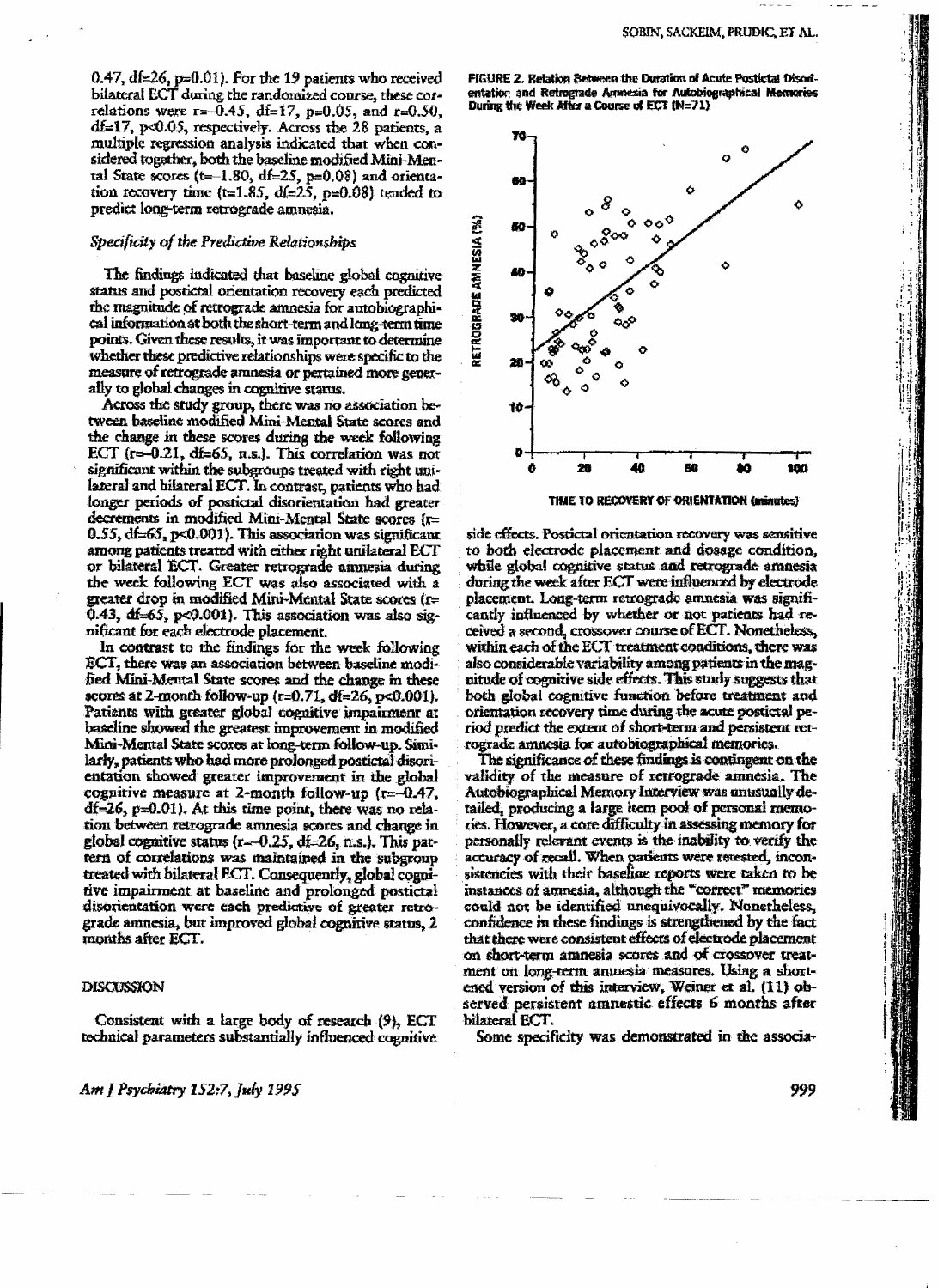tions of baseline global cognitive status and duration of postictal disorientation with cognitive side effects. Each variable was associated with the magnitude of retrograde amnesia both 1 week and 2 months after ECT. These relationships could have simply indicated that both variables were sensitive to a nonspecific, general cognitive decline. Indeed, we found that a longer duration of postictal disorientation was also associated with a greater decrement in modified Mini-Mental State scores, assessed during the week following ECT. However, at the 2-month follow-up, modified Mini-Mental State scores were substantially improved. Despite evidencing greater persistent retrograde amnesia, patients with lower baseline global cognitive function or longer postictal disorientation also showed greater improvement in their follow-up modified Mini-Mental State scores. This dissociation was due partly to a ceiling effect. By definition, patients with little or no baseline global cognitive impairment could manifest little or no improvement at follow-up, while patients with marked baseline impairment had the possibility of substantial improvement. Nonetheless, this dissociation demonstrated that the predictions of persistent deficit applied specifically to retrograde amnesia and not to change in global cognitive status. In contrast, it is unknown whether similar results would have been obtained had we examined other types of retrograde or anterograde amnesia. As noted, anterograde deficits typically resolve within a few weeks after ECT (9), so prediction of persistent effects would seem unlikely. Future research might focus on prediction of retrograde amnesia for public information. The extent of covariation in retrograde amnesia for autobiographical and public events after ECT has never been established (9).

The findings have theoretical as well as clinical implications. Some authors have suggested that the disturbance of consciousness, reflected in disorientation, is indivisible and is neither dependent on nor a reflection of other cognitive processes (32). Alternatively, some have contended that disorientation is at least partly a form of retrograde amnesia  $(3, 33, 34)$ . This view is supported by the finding that, like many classic amnesia syndromes (10, 33), postictal disorientation following ECT "shrinks," with recovery of information from the remote past (e.g., name) occurring sooner than recovery of information learned more recently (e.g., place or time) (1-3, 27). Our findings provide additional support for the view that the durations of disorientation and retrograde amnesia are overlapping phenomena. We suggest that retrograde amnesia is most severe immediately after seizure induction, with substantial recovery as the time since treatment increases, and that the duration of disorientation marks either the rate or extent of the recovery of personal memories. The degree to which disorientation and retrograde amnesia reflect overlapping phenomena might be examined in neurobiological studies. It is thought that the retrograde amnesia associated with ECT reflects disruption of storage and/or retrieval processes dependent on the integrity of the hippocampus, parahippocampal gyrus, and related

diencephalic structures (10, 35, 36). It remains to be determined whether alteration in the functional activity of a unitary neural system is related to both the duration of disorientation and the magnitude of retrograde. amnesia. Another approach would be to determine whether pharmacological modifications of ECT that reduce amnestic effects also shorten the period of disorientation (37). In general, it does appear that alterations of ECT rechnique that lessen amnestic effects also speed orientation recovery (11, 12).

The findings relating baseline global cognitive impairment to persistent retrograde amnesia are novel. Cognitive impairment in the context of severe depression and normal neurological findings is typically regarded as a transient phenomenon, attributable to the patient's abnormal mood state (38). Indeed, in this study patients with the greatest degree of baseline impairment showed the greatest improvement in global cognitive status at follow-up. At issue, however, is why these patients were especially vulnerable to persistent retrograde amnesia. The findings raise the possibility that, either as a state or trait phenomenon, patients whose depressions manifest with substantial cognitive impairment are particularly vulnerable to the disruptive effects of seizures on the storage or retrieval of recent memories. More discrete characterization of the baseline neuropsychological impairments responsible for this predictive relationship might prove valuable. Furthermore, our findings underscore the possibility that cognitive impairment in the context of major depression may be associated with a distinct pathophysiology (39, 40).

Clinically, it may be useful to assess global cognitive function prior to ECT and to note the occurrence of prolonged postictal disorientation during the course of ECT. Our findings suggest that patients with proexisting cognitive impairment and/or prolonged postictal disorientation are the most vulnerable to developing persistent retrograde amnesia. For such patients, treatment alterations that minimize cognitive side effects (15), such as the use of right unilateral ECT, lowering electrical dosage, or increasing the interval between treatments, might be considered.

#### **REFERENCES**

- 1. Daniel WF, Crovitz HF. Disorientation during electroconvulsive therapy; technical, theoretical, and neuropsychological issues. Ann ÑY Acad Sci 1986; 462:293-306
- 2. Sackeim HA, Portnoy S, Neeley P, Steif BL, Decina P, Malitz S: Cognitive consequences of low-dosage electroconvulsive therapy. Ann NY Acad Sci 1986; 462:326-340
- 3. Daniel WF, Crovitz HF, Weiner RD: Neuropsychological aspects of disorientation. Cortex 1987; 23:169-187
- 4. Kriss A, Blumhardt LD, Halliday AM, Pratt RT: Neurological asymmetries immediately after unilateral ECT. J Neurol Neurosurg Psychiatry 1978; 41:1135-1144
- 5. Sackeim HA, Nobler MS, Prudic J, Devanand DP, McElhiney M, Coleman E, Settembrino J, Maddatu V: Acute effects of electroconvulsive therapy on hemispatial neglect. Neuropsychiatry, Neuropsychology, and Behavioral Neurology 1992; 5:151-160
- 6. Cronholm B, Ottosson J-O: Memory functions in endogenous